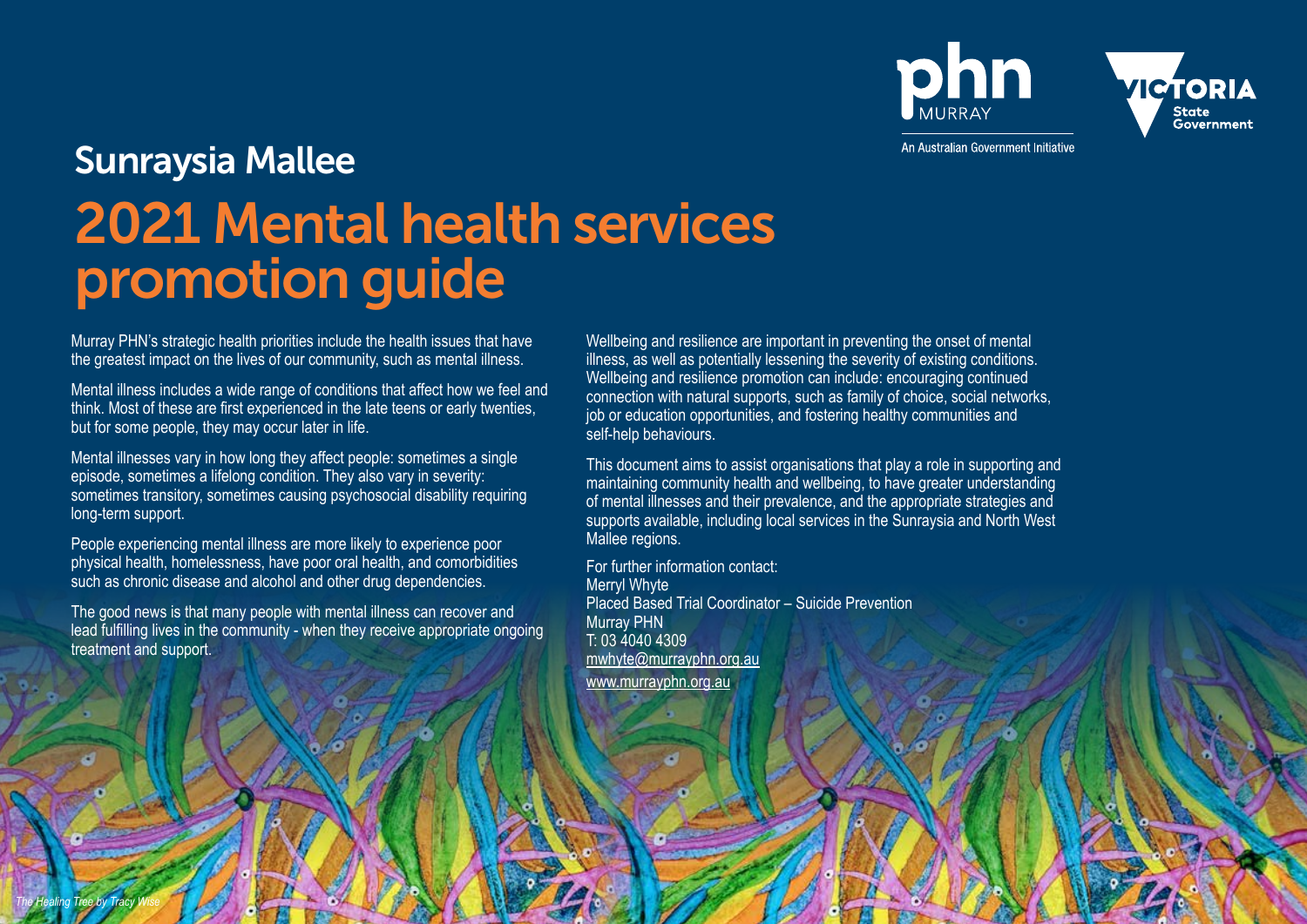## **Australian population prevalence of mental illness1**

| <b>GROUPS AT RISK</b>                                                                                                                                                                                                                                                                                                                                                                                                                                                                                                                                                                                                                                                                                                                                                                                                                                                                                                                                                                                                                               | <b>MILD</b>                                                                                                                                                                                                                                                                                           | <b>MODERATE</b>                                                                                                                                                                                                                                                                                                                      | <b>SEVERE/COMPLEX</b>                                                                                                                                                                                                                                                                                                                                                                                                                            | <b>ACUTE EPISODE/CRISIS</b>                                                                                                                                                                       |
|-----------------------------------------------------------------------------------------------------------------------------------------------------------------------------------------------------------------------------------------------------------------------------------------------------------------------------------------------------------------------------------------------------------------------------------------------------------------------------------------------------------------------------------------------------------------------------------------------------------------------------------------------------------------------------------------------------------------------------------------------------------------------------------------------------------------------------------------------------------------------------------------------------------------------------------------------------------------------------------------------------------------------------------------------------|-------------------------------------------------------------------------------------------------------------------------------------------------------------------------------------------------------------------------------------------------------------------------------------------------------|--------------------------------------------------------------------------------------------------------------------------------------------------------------------------------------------------------------------------------------------------------------------------------------------------------------------------------------|--------------------------------------------------------------------------------------------------------------------------------------------------------------------------------------------------------------------------------------------------------------------------------------------------------------------------------------------------------------------------------------------------------------------------------------------------|---------------------------------------------------------------------------------------------------------------------------------------------------------------------------------------------------|
| • Mental illness refers to a clinically<br>diagnosable disorder(s) that significantly<br>interferes with an individual's cognitive,<br>emotional or social abilities (COAG<br>Health Council 2017)<br>• The term covers a spectrum of disorders<br>that vary in severity and duration (Slade<br>et al.2009) - from mild to severe and<br>persistent - and may also be over a<br>lifetime. Nearly half of the Australian<br>adult population will experience mental<br>illness at some point. Episodic.<br>• Episodic mental illness can have<br>damaging effects on individuals<br>and their families, and its influence is<br>far-reaching for society as a whole<br>• Social problems commonly associated<br>with mental illness include poverty,<br>unemployment or reduced productivity,<br>and homelessness<br>• Many people with experience of<br>mental illness do not seek support for<br>their condition - less than half access<br>treatment<br>• Rates of help-seeking and treatment<br>are much lower in prevalence in the<br>community | • Each year, it is estimated that more than<br>3.6 million Australians (aged 16 to 85<br>years) - representing about 20 per cent<br>of adults - and almost 600,000 children<br>and young people between the ages of<br>four and 17, are affected by a clinically<br>significant mental health problem | • In Australia, each year approximately<br>17 in 100 people will experience a mild<br>or moderate mental illness<br>• Between 4 and 6 per cent of the<br>Australian population (about<br>1.2 million people) have a moderate<br>mental disorder, and a further 9 - 12 per<br>cent (about 2.6 million people) have a<br>mild disorder | • Each year, three in 100 Australian<br>people acquire a severe mental illness<br>(either persistent or episodic) requiring<br>significant clinical care and day-to-day<br>support<br>• There are an estimated 9,000 premature<br>deaths each year among people with a<br>severe mental illness<br>• The gap in life expectancy for people<br>with psychosis compared to the general<br>population is estimated to be between<br>14 and 23 years | • Australians made 286.985 mental<br>health-related presentations to<br>emergency departments in 2017-18<br>Suicide is the leading cause of death<br>among people between aged 15 and<br>44 years |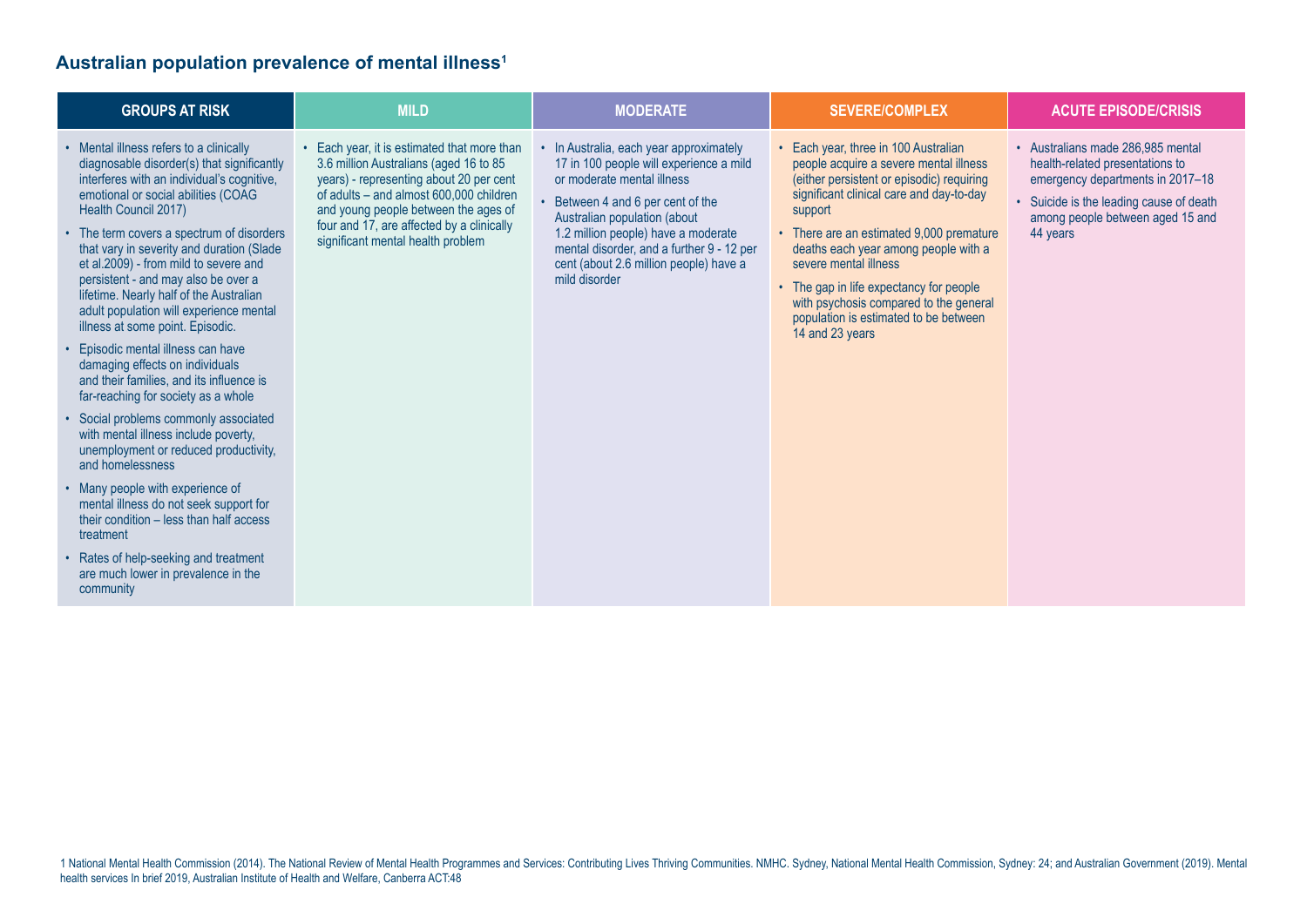## **Indicators or symptoms of mental illness2**

| <b>GROUPS AT RISK</b>                                                                                                                                                                                                                                                                                                                                                                                                                                                                                                                                                                                                                                                                                                                                                                                                                                                                                                      | <b>MILD</b>                                                                                                                                                                                                                                                                                                                                                                                                                                                                                                                                                                                                                                                                                                                                                                                                                                                                                                                                                                                                                             | <b>MODERATE</b>                                                                                                                                                                                                                                                                                                                                                                                                                                                                                                                                                                                                                                                                                                                                                                                                                                                                                                                                                                                                                                                                                                                                                                                                                                                                                                                                                                                                                                                                                                                                                                                                              | <b>SEVERE/COMPLEX</b>                                                                                                                                                                                                                                                                                                                                                                                                                                                                                                                                                                                    | <b>ACUTE EPISODE/CRISIS</b>                                                                                                                                                                                                                                                                                                                                                                                                                                                                                                                                                                                                                                                                                                                                                                                                                                     |
|----------------------------------------------------------------------------------------------------------------------------------------------------------------------------------------------------------------------------------------------------------------------------------------------------------------------------------------------------------------------------------------------------------------------------------------------------------------------------------------------------------------------------------------------------------------------------------------------------------------------------------------------------------------------------------------------------------------------------------------------------------------------------------------------------------------------------------------------------------------------------------------------------------------------------|-----------------------------------------------------------------------------------------------------------------------------------------------------------------------------------------------------------------------------------------------------------------------------------------------------------------------------------------------------------------------------------------------------------------------------------------------------------------------------------------------------------------------------------------------------------------------------------------------------------------------------------------------------------------------------------------------------------------------------------------------------------------------------------------------------------------------------------------------------------------------------------------------------------------------------------------------------------------------------------------------------------------------------------------|------------------------------------------------------------------------------------------------------------------------------------------------------------------------------------------------------------------------------------------------------------------------------------------------------------------------------------------------------------------------------------------------------------------------------------------------------------------------------------------------------------------------------------------------------------------------------------------------------------------------------------------------------------------------------------------------------------------------------------------------------------------------------------------------------------------------------------------------------------------------------------------------------------------------------------------------------------------------------------------------------------------------------------------------------------------------------------------------------------------------------------------------------------------------------------------------------------------------------------------------------------------------------------------------------------------------------------------------------------------------------------------------------------------------------------------------------------------------------------------------------------------------------------------------------------------------------------------------------------------------------|----------------------------------------------------------------------------------------------------------------------------------------------------------------------------------------------------------------------------------------------------------------------------------------------------------------------------------------------------------------------------------------------------------------------------------------------------------------------------------------------------------------------------------------------------------------------------------------------------------|-----------------------------------------------------------------------------------------------------------------------------------------------------------------------------------------------------------------------------------------------------------------------------------------------------------------------------------------------------------------------------------------------------------------------------------------------------------------------------------------------------------------------------------------------------------------------------------------------------------------------------------------------------------------------------------------------------------------------------------------------------------------------------------------------------------------------------------------------------------------|
| At risk groups <sup>3</sup> include:<br>• Aboriginal and Torres Strait<br>Islander people<br>People living in rural and remote<br>regions<br>• Carers<br>• New parents<br>• Those who are marginalised due<br>to their sexuality, gender, cultural<br>background or their job<br>• People who have difficulties with<br>alcohol or other drugs<br>• People living with an intellectual<br>disability<br>People living with experienced<br>childhood trauma<br>• Veterans<br>• Those experiencing relationship<br>problems<br>• Those who have experienced or<br>are experiencing family violence<br>• Those experiencing grief<br>and loss, legal or disciplinary<br>problems and bullying behaviours<br><b>EARLY INDICATORS OR</b><br><b>SYMPTOMS</b><br>• Stressed/overwhelmed<br>Anxious/worried/nervous<br>Restless/fidgety<br>• Angry/irritable<br>Sad<br>Physically inactive/tired<br>Working too much or too little | Early/recent onset of symptoms<br>(that have persisted for more than<br>two weeks) and that are having mild<br>impacts on day-to-day functioning<br>include:<br><b>PHYSICAL</b><br>• Sick and/or run down<br>• Psychological<br>• Loss of interest in activities<br>usually enjoyed<br>• Increased concern for, and/or<br>help-seeking rate, for physical<br>health issues (including for the<br>physical health of babies or<br>children if new parent)<br>• Somewhat overwhelmed by<br>tasks that would normally be<br>done with ease<br>• Unable to concentrate<br><b>BEHAVIOURAL</b><br>• Sleep disturbance (sleeping too<br>little or too much)<br>• Impaired appetite or over-eating<br>(losing or gaining weight)<br>• Avoiding others (not attending)<br>• Possible escalation in alcohol<br>intake, drug use and/or smoking<br>• Behaving out of character<br><b>CHARACTERISTICS</b><br>• May or may not have a formal<br>diagnosis<br>• Maintains ability/capacity to<br>self-manage care<br>• No/ low risk to self or others | Progression to symptoms that are moderately impacting<br>day-to-day functioning, include:<br><b>PHYSICAL</b><br>• Panic attacks, hot and cold flushes, racing<br>heart, tightening of the chest, quick breathing,<br>restlessness or feeling tense, wound up and edgy,<br>dizzy, lightheaded or faint, headaches and muscle/<br>stomach pains<br>• Digestive upsets, nausea, changes in bowel habits<br><b>PSYCHOLOGICAL</b><br>• Excessive fear, worry, catastrophising or obsessive<br>thinking<br>• Urges to perform certain rituals in a bid to relieve anxiety<br>• Difficulty making decisions, memory problems<br>• Overwhelmed by, or unable to complete, tasks that would<br>normally be done with ease<br>• Depressed mood (guilt, hopelessness, feeling worthless)<br>or fluctuating mood<br>• Inability to feel pleasure in normally pleasurable activities<br><b>BEHAVIOURAL</b><br>• Difficulty getting motivated<br>• Behaving out of character<br>• Agitation, hand wringing, pacing<br>• Escalation in alcohol intake, drug use and/or smoking<br>• Impaired libido<br>• Neglect of personal hygiene or lack of care for<br>appearance e.g. not showering<br><b>CHARACTERISTICS</b><br>• Symptoms likely to meet diagnostic criteria<br>• May need support from multiple providers/ require<br>collaborative care<br>• Potential co-morbid conditions e.g. alcohol and other<br>drug use, physical health issues<br>• Ability to self-manage care impacted<br>• Low-moderate risk to self/ others<br>• Symptoms that are significantly impacting day-to-day<br>functioning (social, personal and work life) | Symptoms that are significantly<br>impacting day-to-day functioning<br>(social, personal and work life),<br>include:<br><b>CHARACTERISTICS</b><br>• Complex/clinical/multi-agency<br>needs that require clinical care<br>coordination<br>• Has had or is at risk of needing<br>hospital treatment<br>• Clearly diagnosable severe<br>symptoms<br><b>RECURRING AND EPISODIC</b><br>• Restricted ability to self-manage<br>care<br>• Low-moderate risk to self/others<br><b>SEVERE AND PERSISTENT</b><br>• Moderate to high risk to self/ others<br>• Requiring formal supports to<br>maintain functioning | Symptoms that require urgent intervention<br>to prevent deterioration and/or loss of life,<br>include:<br><b>PSYCHOSIS</b><br>• Loss of capacity to tell what's real<br>from what isn't<br>• Believing or sensing things that<br>aren't real<br>• Behaving in a way that's reckless,<br>strange or out of character<br>• Increased anger, aggression or<br>suspiciousness<br>• Inactivity and/or hyperactivity<br><b>SUICIDAL WARNING SIGNS</b><br>• Social withdrawal<br>• Uncharacteristically reckless behaviour<br>• Alcohol or drug abuse<br>• Giving away sentimental or expensive<br>possessions<br>• Expressing hopelessness<br>• Failing to see a future<br>• Believing they are a burden to others<br>• Saying they feel worthless or alone<br>• Talking about their death or wanting<br>to die<br>• Sudden improvement after a period of<br>low mood |

2 Mildura Base Public Hospital Mental Health Stepped Care Pathways, Mildura, Robinvale, Ouyen November, 2020 and Cosci, F. and G. A. Fava (2013). "Staging of mental disorders: systematic review." Psychotherapy and Psychoso Government Department of Health: headtohealth.gov.au (accessed 18 December 2020), Beyond Blue beyondblue.org.au (accessed 21 December 2020), SANE Australia sane.org.au (accessed 21 December 2020). 3 National Mental Health Commission (2014). The National Review of Mental Health Programmes and Services: Contributing Lives Thriving Communities. NMHC. Sydney, National Mental Health Commission, Sydney: 24.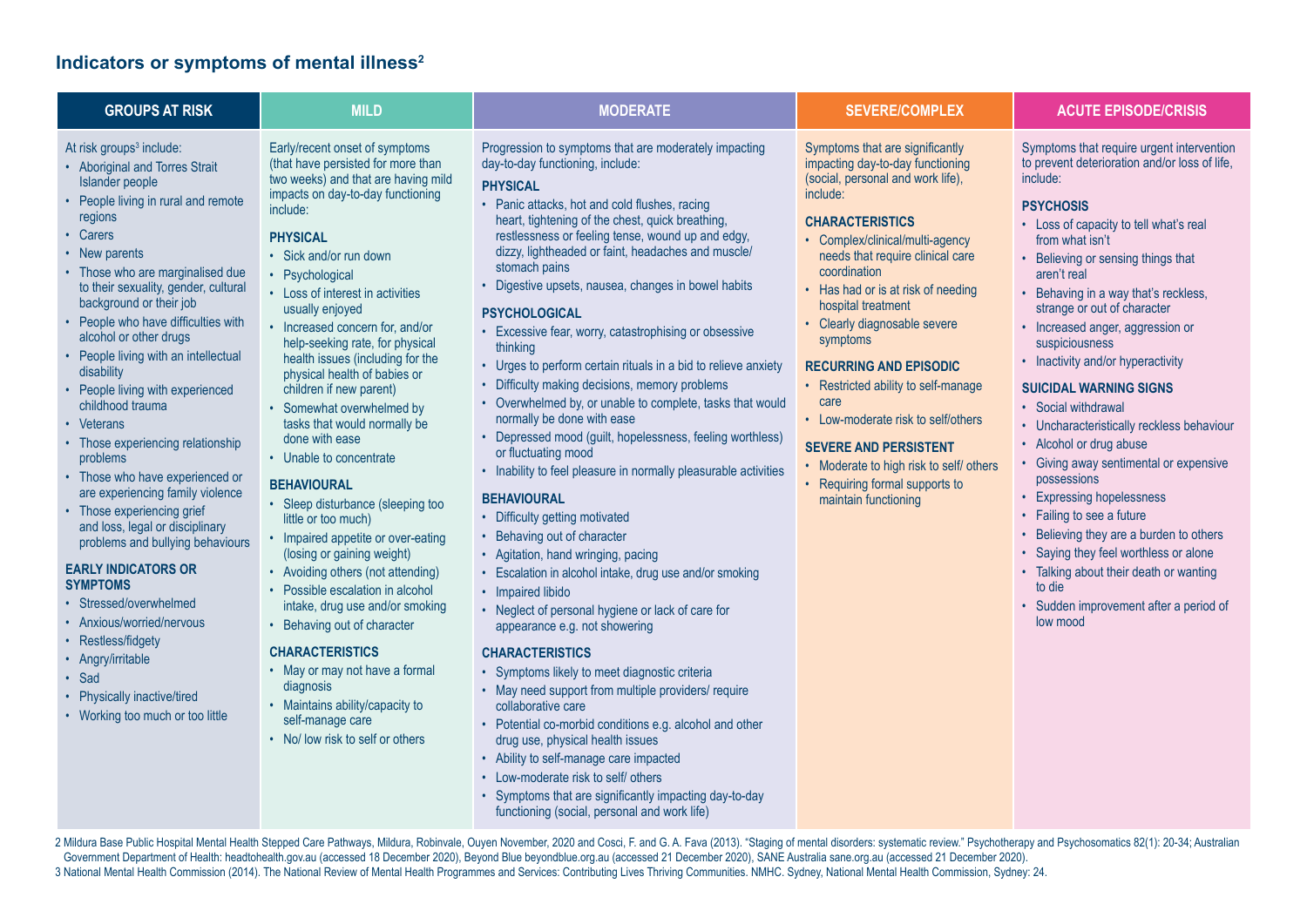## **Strategies and supports**

| <b>WELL</b>                                                                                                                                                                                                                                                                               | <b>GROUPS AT RISK</b>                                                                                                                                                              | <b>MILD</b>                                                                                                  | <b>MODERATE</b>                                                            | <b>SEVERE/COMPLEX</b>                                                                                                                                                                                | <b>ACUTE EPISODE/CRISIS</b>                                                    |
|-------------------------------------------------------------------------------------------------------------------------------------------------------------------------------------------------------------------------------------------------------------------------------------------|------------------------------------------------------------------------------------------------------------------------------------------------------------------------------------|--------------------------------------------------------------------------------------------------------------|----------------------------------------------------------------------------|------------------------------------------------------------------------------------------------------------------------------------------------------------------------------------------------------|--------------------------------------------------------------------------------|
| • Wellbeing and resilience<br>promotion<br>• Encourage continued connection<br>with natural supports: family of<br>choice, social network, job or<br>education<br>• Foster healthy communities and<br>encourage self-help<br>• GPs can support people to<br>maintain health and wellbeing | Address social and economic<br>determinants of mental health<br>Investment in prevention and<br>early intervention<br>Provide access to information<br>and evidence-based supports | Provide and promote access to<br>'lower intensity' services such<br>as brief counselling or group<br>support | Primary care services delivered<br>by local mental health<br>professionals | • Coordinated multi-agency care<br>for people with complex needs<br>• Clinical care using a<br>combination of GP care,<br>psychiatrists, mental health<br>nurses, psychologists and allied<br>health | • Life threatening support and<br>urgent treatment to prevent<br>deterioration |

## **Promotional resources**

#### **HEADTOHELP**

Established by PHNs, HeadtoHelp services are funded by the Commonwealth Government. They offer free mental health support to Victorians and people living in border communities. Download posters and digital resources for sharing: [murrayphn.org.au/headtohelp](https://www.murrayphn.org.au/headtohelp/)



#### **SUICIDE PREVENTION RESOURCE CARDS**

Collated by Murray PHN, these resource cards feature phone numbers and websites to offer support to those experiencing mental illness. You can pick one up at local cafes and businesses or if you'd like to have some copies to distribute, please email: [mkelly@murrayphn.org.au](mailto:mkelly%40murrayphn.org.au?subject=)





| self or others                                                                               |                                                                                                                                                                    |                                                     |                                                                                                                        |                                                 |              |  |
|----------------------------------------------------------------------------------------------|--------------------------------------------------------------------------------------------------------------------------------------------------------------------|-----------------------------------------------------|------------------------------------------------------------------------------------------------------------------------|-------------------------------------------------|--------------|--|
| 131114<br><b>Lifeline</b>                                                                    | people in distress and refer them<br>to services that can help.<br>headspace Mildura<br>03 5021 2400                                                               | HeadtoHelp.org.au                                   | Free mental health support between 8.30am and<br>5pm. Monday to Friday                                                 | 1800 595 212                                    |              |  |
| 24-hour crisis and suicide<br>prevention support                                             |                                                                                                                                                                    | talkitoutmurrav.org.au                              | Free phone counselling services 24/7 for people<br>15 years and older                                                  | 1300 022 946                                    |              |  |
| Mildura<br><b>Rase Public</b><br>Hospital                                                    | 03 5022 3500<br>or<br>1300 366 375                                                                                                                                 | cheadspace.org.au<br>1800 650 890                   | MensLine.org.au                                                                                                        | Men with work, family and relationship concerns | 1300 789 978 |  |
| Mental Health Acute Community                                                                | Support and counselling for young<br>people and their families (12-25 years)<br><b>Mallee District Aboriginal Services</b>                                         | KidsHelpLine.com.au                                 | Young people aged 5 - 25 years                                                                                         | 1800 551 800                                    |              |  |
| Intervention Service                                                                         |                                                                                                                                                                    | relationships.org.au                                | Relationship support for individuals and families                                                                      | 1300 364 277                                    |              |  |
| You can also go directly to<br>the Emergency Department                                      |                                                                                                                                                                    | 0350184100<br>Drop in medical clinic with access to | olife.org.au                                                                                                           | Anonymous and free LGBTQIA+ support             | 1800 184 527 |  |
| or Mental Health Service at<br>Mildura Base Public Hospital.<br>or the Urgent Care Centre at | social and emotional wellbeing support<br><b>Sunraysia Community</b><br>Health Services 03 5022 5444<br>Mental and emotional support.<br>Walk-in 10am-2pm weekdays | DirectLine.org.au                                   | A telephone and online service supporting people<br>seeking alcohol and other drugs information, advice<br>or referral | 1800 888 236                                    |              |  |
| the Mallee Track Health and<br>Community Service Ouven.                                      |                                                                                                                                                                    | bevondblue.org.au                                   | Depression, anxiety and related disorders                                                                              | 1300 224 636                                    |              |  |
|                                                                                              |                                                                                                                                                                    |                                                     |                                                                                                                        |                                                 |              |  |



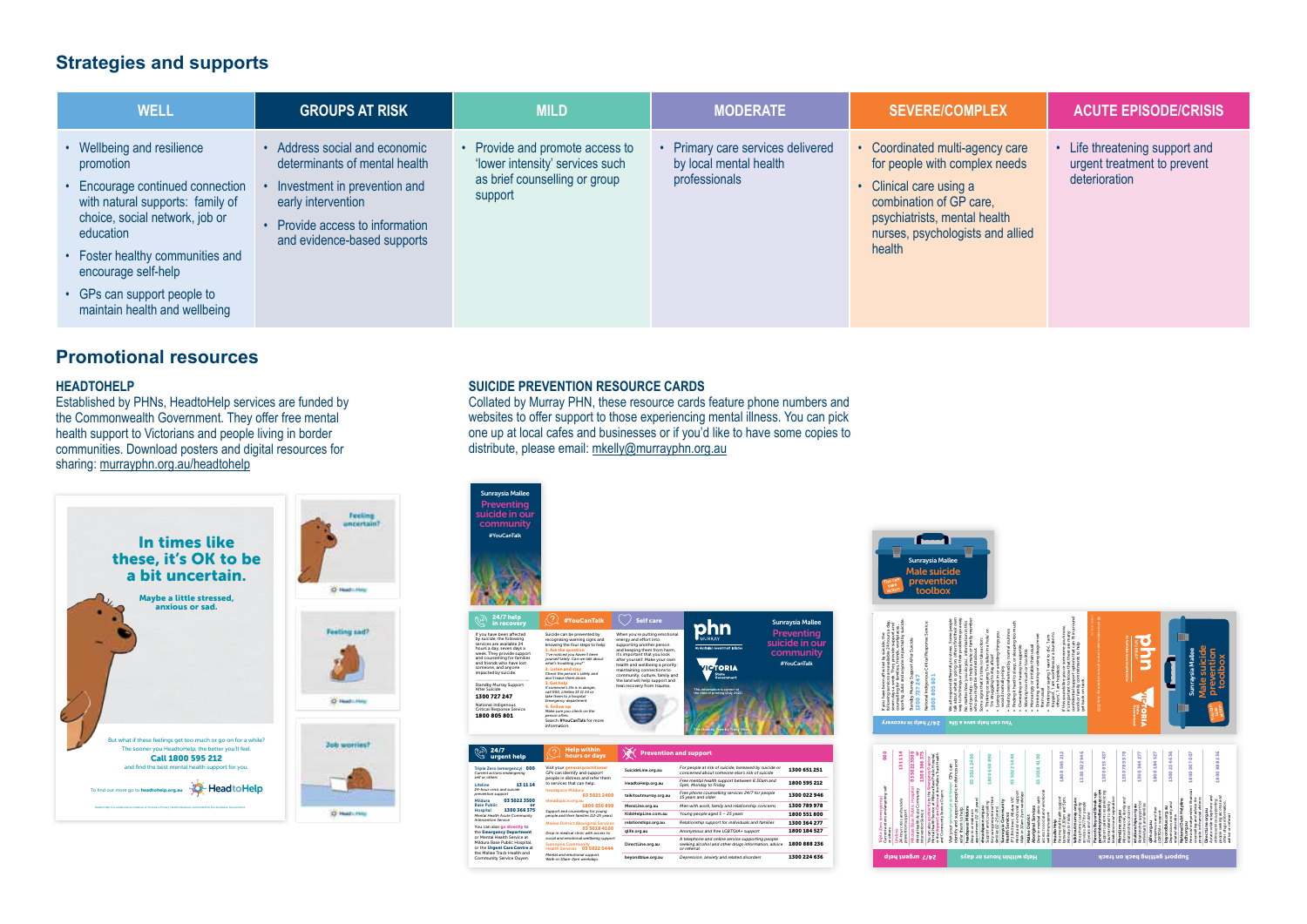#### **GROUPS AT RISK**

VISIT YOUR GENERAL PRACTITIONER. GPs can support people to maintain health and wellbeing and identify the early signs of mental illness. With a mental health treatment plan, your GP can refer you to up to 10 Medicare rebated allied health mental health services per calendar year. There are many services that offer free and confidential support both online and over the phone, including:

#### **HEADTOHELP**

No cost. Available to anyone. 1800 595 212 headtohelp.org.au Sunraysia Community Health Services 37 13th Street, Mildura VIC (walk-in between 10am and 2pm weekdays). mentalhealthhubs@schs.com.au

#### **HEAD TO HEALTH**

Links you with digital mental health services from some of Australia's most trusted organisations. [headtohealth.gov.au](http://headtohealth.gov.au)

**BEYOND BLUE** Provides 24/7 mental health support. 1300 224 636 [beyondblue.org.au](http://beyondblue.org.au)

#### **YARNING SAFE'N'STRONG**

Provides 24/7 support for Aboriginal and Torres Strait Islander people. Culturally suitable counsellors help with social, emotional and financial wellbeing, medical help, COVID-19 advice, drug and alcohol counselling and rehab. 1800 959 563 [vahs.org.au/yarning-safe-n-strong](http://vahs.org.au/yarning-safe-n-strong)

#### **QLIFE**

LGBTIQA+ peer support and referral. 1800 184 527 [qlife.org.au](http://qlife.org.au)

#### **MENSLINE**

Specialists in family and relationship issues (including relationship breakdown, separation and divorce), parenting, family violence, suicide prevention and emotional wellbeing. 1300 789 978 [mensLine.org.au](http://mensLine.org.au)

#### **KIDS HELPLINE**

Young people aged 5-25 years can access 24/7 support with resources for parents. 1800 551 800 [KidsHelpLine.com.au](http://KidsHelpLine.com.au)

#### **PARENTLINE VICTORIA**

Parents and carers of children from birth to 18 years old can receive support on parenting issues. 13 22 89

#### **EHEADSPACE**

Young people 12-25 and their family can chat with a qualified youth mental health professional. 1800 650 890 [headspace.org.au/eheadspace](http://headspace.org.au/eheadspace)

#### **PANDA**

Supports women, men and families across Australia affected by anxiety and depression during pregnancy and in the first year of parenthood. 1300 726 306 [panda.org.au](http://panda.org.au)

#### **OPEN ARMS**

Counselling for veterans and their families. 1800 142 072

#### **SAFE ZONE SUPPORT**

Counselling for current serving personnel. 1800 011 046 [openarms.gov.au](http://openarms.gov.au)

#### **1800RESPECT**

Counselling and support for people impacted by sexual assault, domestic or family violence and abuse. 1800 737 732 [1800respect.org.au](http://1800respect.org.au)

#### **DIRECTLINE**

Alcohol and drug counselling and referral. 1800 888 236 [directline.org.au](http://directline.org.au)

#### **STANDBY MURRAY**

Telephone or face to face support for individuals, families, friends, witnesses, first responders, schools, workplaces, community groups and sporting clubs bereaved or impacted by suicide. StandBy can be contacted 24/7. 1300 727 247 [standbysupport.com](http://standbysupport.com.au)

#### **SUICIDELINE VICTORIA**

Support to people at risk of suicide, people concerned about someone else's risk of suicide and people bereaved by suicide. 1300 651 251 [suicideline.org.au](http://suicideline.org.au)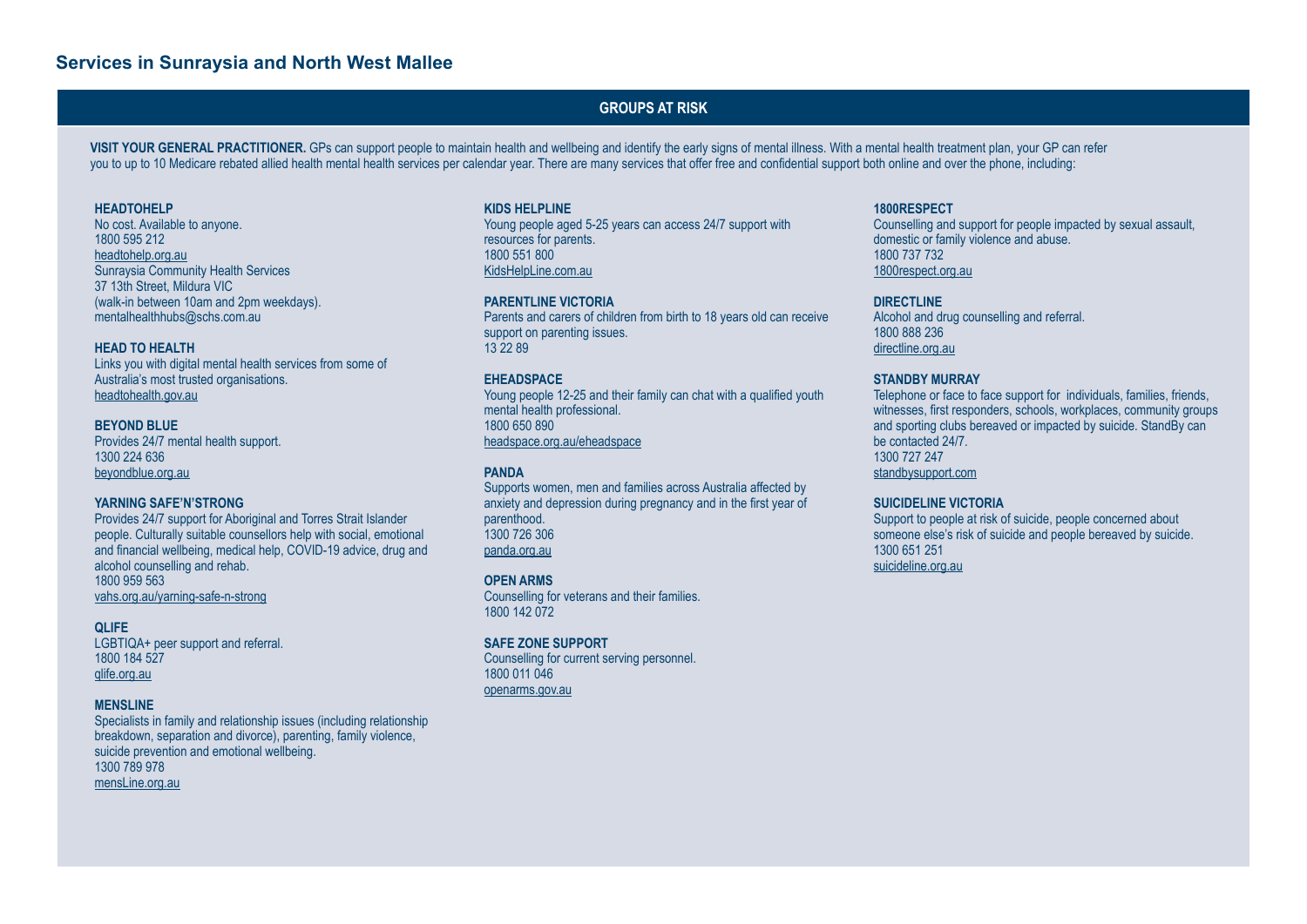#### **MILD MENTAL ILLNESS**

**VISIT YOUR GENERAL PRACTITIONER.** GPs can identify and support people who are experiencing mild mental illness and can and refer them to appropriate local services. Other available services include:

#### **HEADTOHELP**

No cost. Available to anyone. 1800 595 212 headtohelp.org.au Sunraysia Community Health Services 37 13th Street, Mildura VIC (walk-in between 10am and 2pm weekdays). mentalhealthhubs@schs.com.au

#### **TALK IT OUT**

Free phone and online counselling 24/7 to anyone 15 years and older. 1300 022 946 [talkitoutmurray.org.au](http://talkitoutmurray.org.au)

#### **HEADSPACE MILDURA**

For people aged 12-25 years. Drop in or call to make an appointment 2/125 Pine Avenue, Mildura VIC 03 5021 2400 [headspace.org.au/headspace-centres/mildura/](http://headspace.org.au/headspace-centres/mildura/)

#### **EHEADSPACE**

For people aged 12-25 years and their families. [eheadspace.org.au](http://eheadspace.org.au) 1800 650 890

#### **CATHOLICCARE VICTORIA (FORMERLY CENTACARE)**

Counselling: family mental health, relationship and dispute resolution and regional parenting program. Psychological Wellbeing Service - children, youth and adults. Groups and individuals. Self-referral or by other provider. Fee for service. 136 Lime Avenue, Mildura VIC 03 5051 0000 [www.ccam.org.au](http://www.ccam.org.au)

#### **MALLEE DISTRICT ABORIGINAL SERVICES**

Social and emotional wellbeing hub: referrals to psychological counselling, including children and young people, couples and family groups who are experiencing depression, anxiety, stress, drug and alcohol issues, or wanting to improve their overall emotional wellbeing. 120 Madden Avenue, Mildura VIC 03 5018 4100 77 Perrin Street, Robinvale VIC 03 4013 2000 mdas.org.au

#### **SUNRAYSIA COMMUNITY HEALTH SERVICES**

Mental health issues, including anxiety, depression, grief and loss and life changes – emotions, self-esteem, communication, addiction and relapse, Trauma, torture and abuse, including for refugees and new arrivals, parenting, pain and a GP service. 137 Thirteenth Street (cnr Deakin Ave) Mildura VIC 03 5022 5444 [schs.com.au](http://schs.com.au)

#### **ROBINVALE DISTRICT HEALTH SERVICES**

Counselling and social work services. The Mental Health Drop-in Clinic is a free, confidential service offered to the whole of our community. No appointments are necessary Health and Wellbeing Centre 128-132 Latje Road, Robinvale VIC 03 50518160 rdhs.com.au

#### **NSW HEALTH**

Far West Mental Health Drug and Alcohol Service provides a range of services and programs for people living in Wentworth, and surrounding areas (Dareton, Buronga, Gol Gol, Euston) – from a hub based in Broken Hill. Dareton Primary Health Centre 42-44 Tapio Street, Dareton NSW 03 50217200 fwlhd.health.nsw.gov.au

#### **COOMEALLA HEALTH ABORIGINAL CORPORATION**

Social emotional wellbeing support, suicide prevention education and support (Kumpa Kiira Suicide Prevention Project). 51 Sturt Place, Dareton NSW 03 5027 4824 [chacams.org](http://chacams.org)

#### **MURRAY VALLEY ABORIGINAL CORPORATION**

Offers a range of primary care services to the Aboriginal and Torres Strait Islander community of Robinvale, including general practice, social and emotional wellbeing, drug and alcohol counselling. 87 Latie Road, Robinvale VIC 03 5026 3353 [mvac.org.au](http://mvac.org.au)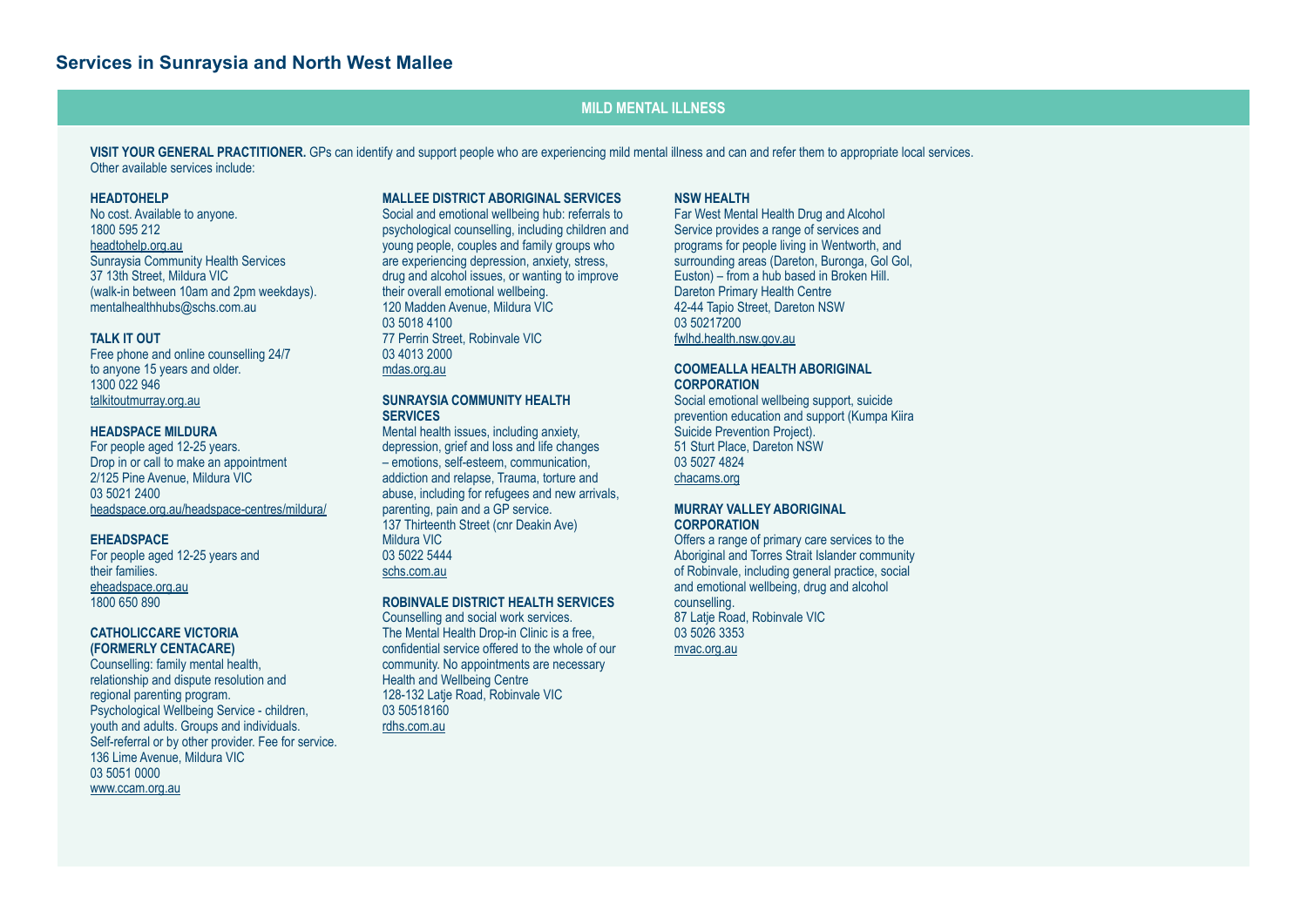### **MODERATE MENTAL ILLNESS**

**VISIT YOUR GENERAL PRACTITIONER.** GPs can identify and support people who are experiencing moderate mental illness and can and refer them to appropriate local services. Other available services include:

#### **HEADTOHELP**

No cost. Available to anyone. 1800 595 212 headtohelp.org.au Sunraysia Community Health Services 37 13th Street, Mildura VIC (walk-in between 10am and 2pm weekdays). mentalhealthhubs@schs.com.au

#### **HEADSPACE MILDURA**

For people aged 12-25 years. Drop in or call to make an appointment 2/125 Pine Avenue, Mildura VIC 03 5021 2400 [headspace.org.au/headspace-centres/mildura/](http://headspace.org.au/headspace-centres/mildura/)

#### **EHEADSPACE**

For people aged 12-25 years and their families. eheadspace.org.au 1800 650 890

#### **MALLEE DISTRICT ABORIGINAL SERVICES**

Social and emotional wellbeing hub: referrals to psychological counselling, including children and young people, couples and family groups who are experiencing depression, anxiety, stress, drug and alcohol issues, or wanting to improve their overall emotional wellbeing. 120 Madden Avenue, Mildura VIC 03 5018 4100 77 Perrin Street, Robinvale VIC 03 4013 2000 mdas.org.au

#### **CATHOLICCARE VICTORIA (FORMERLY CENTACARE)**

Psychological Wellbeing Service - children, youth and adults. Groups and individuals. Self-referral or by other provider. Fee for service. 136 Lime Avenue, Mildura VIC 03 5051 0000 [www.ccam.org.au](http://www.ccam.org.au)

#### **MILDURA BASE PUBLIC HOSPITAL**

Psychological Therapy Services 216 Ontario Avenue, Mildura VIC 03 5022 3500 1300 366 375 [mbph.org.au](http://mbph.org.au)

#### **SUNRAYSIA COMMUNITY HEALTH SERVICES**

Mental health issues, including anxiety, depression, grief and loss and life changes – emotions, self-esteem, communication, addiction and relapse, Trauma, torture and abuse, including for refugees and new arrivals, parenting, pain and a GP service. 137 Thirteenth Street (cnr Deakin Ave) Mildura VIC 03 5022 5444 [schs.com.au](http://schs.com.au)

#### **ROBINVALE DISTRICT HEALTH SERVICES**

Counselling and social work services. The Mental Health Drop-in Clinic is a free, confidential service offered to the whole of our community. No appointments are necessary Health and Wellbeing Centre 128-132 Latie Road, Robinvale VIC 03 50518160 rdhs.com.au

#### **NSW HEALTH**

Far West Mental Health Drug and Alcohol Service provides a range of services and programs for people living in Wentworth, and surrounding areas (Dareton, Buronga, Gol Gol, Euston) – from a hub based in Broken Hill. Dareton Primary Health Centre 42-44 Tapio Street, Dareton NSW 03 50217200 fwlhd.health.nsw.gov.au

#### **ACCESSED BY GP, PAEDIATRICIAN OR PSYCHIATRIST REFERRAL**

#### **MALLEE FAMILY CARE**

Children's Mental Health Services 122 Ninth Street, Mildura VIC 03 5023 5966 3 Devenport Street, Dareton NSW 03 5027 7600 59 Darling Street, Wentworth NSW 03 5027 3578 33 Herbert Street, Robinvale VIC 03 5026 1401 (appointment only) malleefamilycare.com.au

#### **TRISTAR MEDICAL GROUP**

Psychotherapy, counselling and pharmacological interventions. Specialist perinatal psychological therapy services. 87-89 Langtree Avenue, Mildura VIC 03 5022 5800 tristarmedicalgroup.com.au